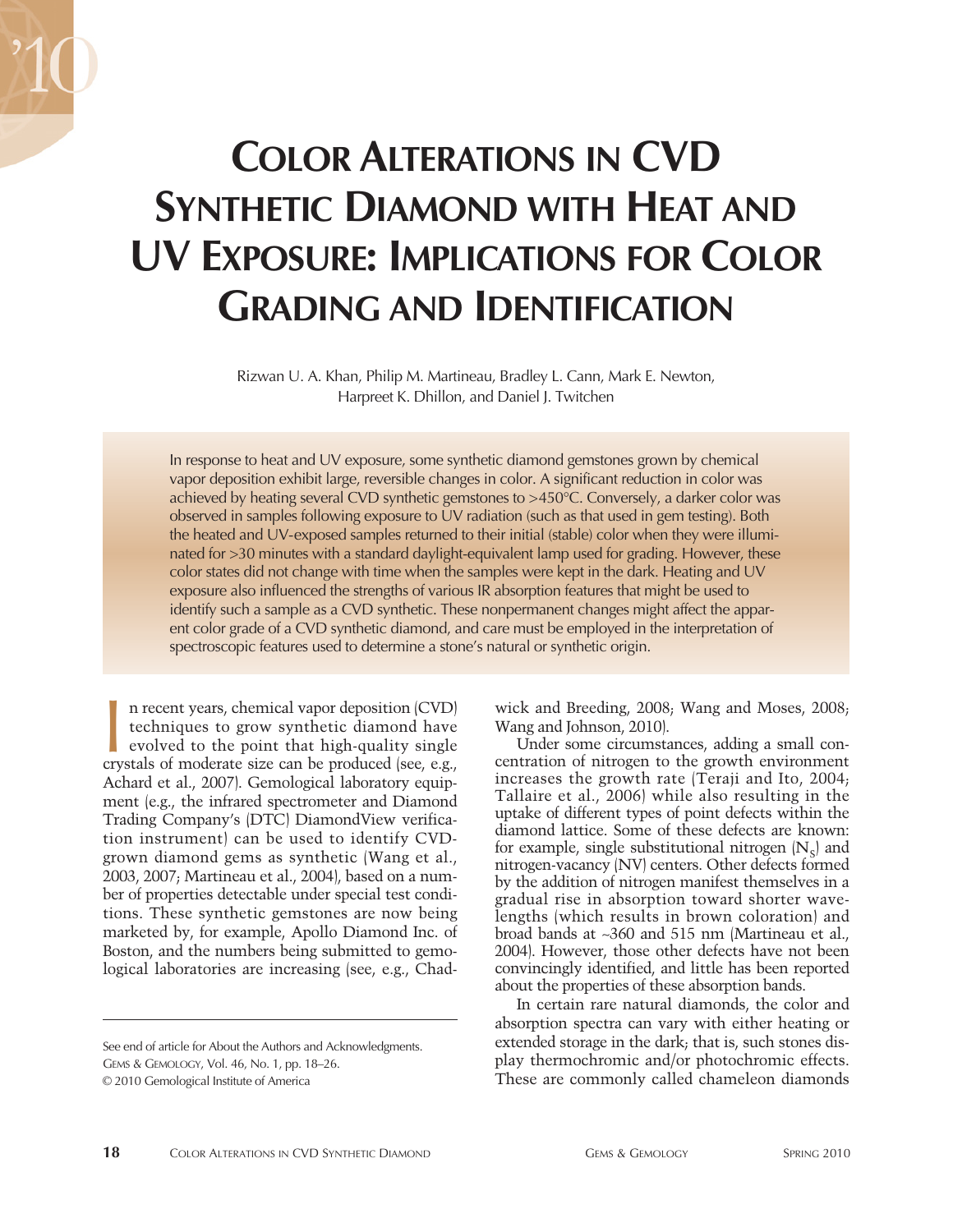

*Figure 1. The 11 CVD synthetic diamond samples examined for this study are shown here in their initial "stable" state (i.e., before exposure to heat or a UV lamp). The numbers on the nine round brilliants (0.40–0.92 ct) and two tabular plates (0.22 and 0.35 ct) correspond to the sample numbers used in table 1 and throughout the article. Composite photo by R. Khan.*

(see, e.g., Hainschwang et al., 2005; Fritsch et al., 2007). "Classic" chameleon diamonds generally change from a stable "olive" green color to an unstable yellow, and "Reverse" stones change from a stable light yellow to an unstable greenish yellow or yellowish green. The unstable colors are induced by heating to ~150°C or prolonged storage in the dark, whereas the stable colors are achieved by exposure to normal (incandescent or fluorescent) lighting conditions. The chameleon effect is due to variations in the strength of two broad optical absorption features centered at ~480 and ~800 nm.

Pink natural diamonds also often exhibit a color alteration from pink to brown on UV exposure (de Weerdt and Van Royen, 2001). The pink color is a result of a broad optical absorption feature at 550 nm, and it may be reversibly bleached by exposure to the radiation from a UV lamp.

Temporary changes in color are usually caused by the transfer of electrons between defects, which alters the charges of the defects and therefore their influence on the absorption spectrum. These effects sometimes also lead to phosphorescence, where some of the electronic charge becomes trapped and then de-traps over a matter of seconds. Chameleon diamonds often exhibit phosphorescence.

The purpose of this article is to investigate temporary changes in color (and spectra) that may occur in CVD synthetic diamond in response to standard

jewelry-manufacturing procedures (e.g., exposure to heat) or gemological testing (e.g., exposure to UV radiation). This is important, as any temporary change in color might potentially affect the grades given on laboratory reports. A previous study (Khan et al., 2009) had already established that chargetransfer processes were occurring in CVD synthetic diamond with UV exposure and heating. This article explores how these two processes affect the color of a number of standard gem-quality CVD synthetic diamond samples (figure 1), and categorizes any changes they produce in spectroscopic features that gemologists might use to identify a diamond as a CVD synthetic.

### **MATERIALS AND METHODS**

The CVD synthetic diamond samples used for this study were grown by Element Six Ltd. within the DTC's Consumer Confidence Technical Research program, a fundamental aim of which has been to develop knowledge and instruments that will aid the identification of synthetics and treated diamonds. The samples investigated, which were grown for research purposes only, were all standard CVD synthetics similar to those discussed in a previous publication (Martineau et al., 2004). For all the samples, CVD layers were deposited on substrates of type Ib synthetic diamond that had been grown by a highpressure, high-temperature (HPHT) process; after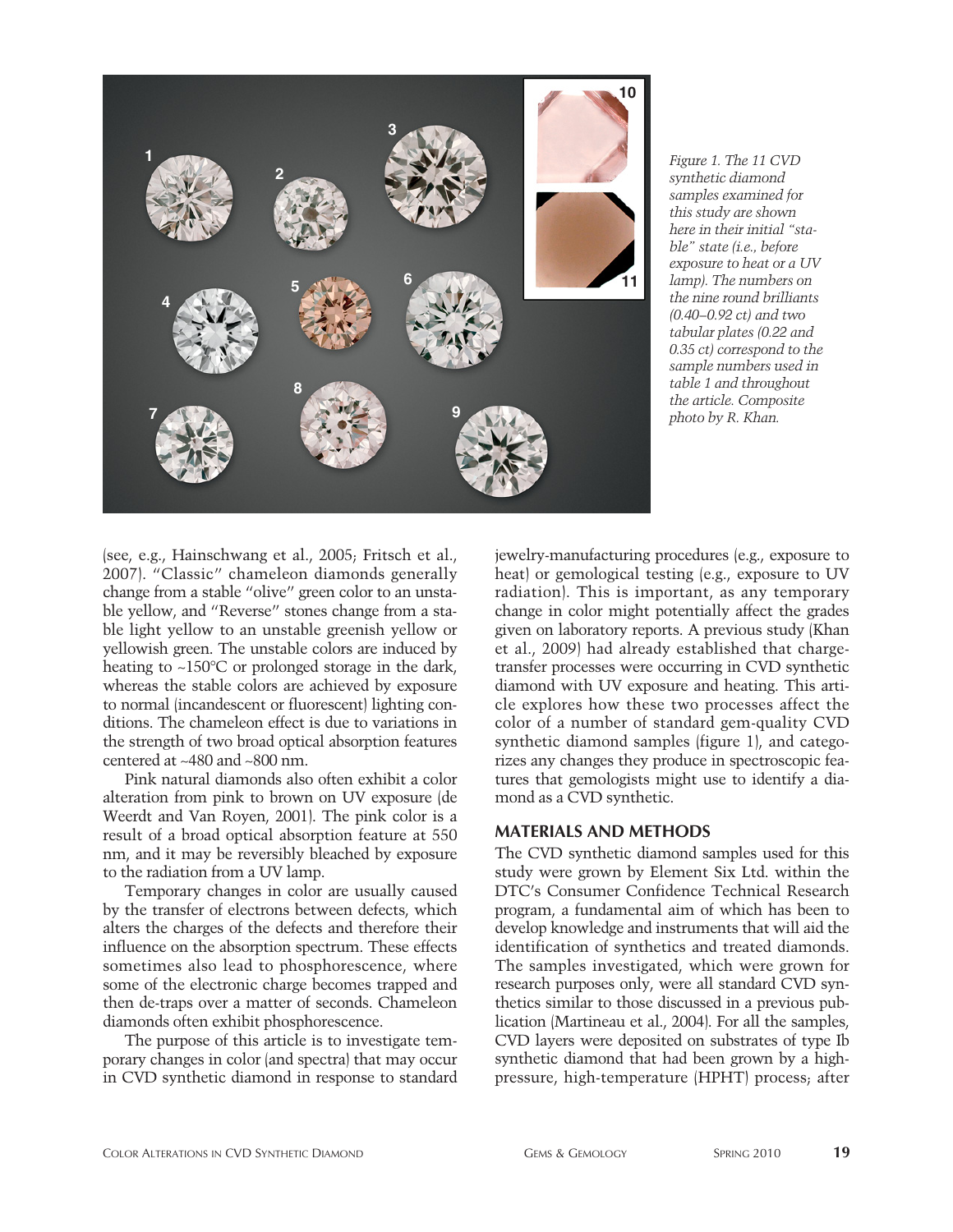deposition, the substrate was removed. Generally, greater degrees of brown coloration correlated with increased amounts of nitrogen added during deposition. A total of 11 samples were studied, all of which were from different deposition runs. The nine faceted CVD synthetics (0.40–0.92 ct) and two tabular plates (0.22 and 0.35 ct) were prepared using laser cutting and standard polishing techniques. We used the tabular plates for spectroscopic characterization, because their parallel geometry made it easier to obtain quantitative measurements (e.g., the strength of IR features).

The CVD synthetic diamond samples studied are shown in figure 1 and described in table 1. They exhibited a wide range of color, with two (nos. 4 and 6) being colorless or near-colorless, one (no. 5) being Fancy brown, two being pale pink (nos. 8 and 10), and the remainder falling somewhere between nearcolorless and brown (see table). All the samples except numbers 4 and 6 were grown with a small concentration of nitrogen in the growth environment. Samples 4 and 6 were nominally undoped. Samples 8 and 9 were HPHT treated: sample 8 at a moderate temperature (~1600°C), and sample 9 at a higher temperature (2200°C); both samples were brown before HPHT treatment.

Each sample was examined in its initial (i.e., sta-

ble) state. Then we exposed each of the samples to UV radiation and studied them, after which we heated each of the samples and re-examined them. For UV exposure, we employed either a mercury-xenon arc lamp (Thermo-Oriel 66902 with 6292 HgXe bulb, emitting a broad spectrum with several sharp peaks between 250 and 400 nm and extending into the near-infrared), or the ultra-short-wave xenon strobe lamp of a DiamondView luminescence imaging instrument (wavelength range between 120 and 227 nm; a low pass filter removed higher wavelengths). We obtained comparable results in either case; only short exposures (<5 minutes) were required for the full color alteration to be induced. For heating, we used a standard laboratory hot stage (Linkam TH1500) to heat the sample in the dark to 550°C over 15 minutes before cooling it back to room temperature. We attempted other heating conditions as well and generally found that exposure to >450°C for typically a few—that is, less than five minutes had the same effect. Note that in both cases these are lower than the temperatures expected for, say, the retipping of gold prongs in a ring (i.e., ~700–800°C to melt gold solder; Knuth, 1994).

Color grading was performed at the Forevermark laboratory, which uses diamond color master sets that are based on standards universally accepted by

| exposure, and arter rieating. |                                   |                      |                          |                               |                                             |                                                        |                                                  |
|-------------------------------|-----------------------------------|----------------------|--------------------------|-------------------------------|---------------------------------------------|--------------------------------------------------------|--------------------------------------------------|
| Sample<br>no.                 | Weight and<br>shape <sup>a</sup>  | $N_S^0$<br>$(ppm)^b$ | <b>HPHT</b><br>treatment | Color<br>(initial,<br>stable) | Color after<br>UV exposure<br>(for 5 mins.) | Color after<br>heating (to<br>550°C for<br>$15$ mins.) | Magnitude<br>of color<br>difference <sup>c</sup> |
|                               | 0.56 ct RB                        | 0.13                 | None                     | L (brown)                     | M (brown)                                   | H (brown)                                              | Large                                            |
| 2                             | 0.42 ct RB                        | 0.11                 | None                     | K (brown)                     | K (brown)                                   | H (brown)                                              | Moderate                                         |
| 3                             | 0.92 ct RB                        | 0.20                 | None                     | P-T (brown)                   | W-X (brown)                                 | M (brown)                                              | Large                                            |
| 4                             | 0.51 ct RB                        | 0.02                 | None                     | Ε                             | E                                           | D                                                      | Small                                            |
| 5                             | 0.40 ct RB                        | 1.7                  | None                     | Fancy brown                   | <b>Fancy Deep</b><br>brown                  | W-X (brown)                                            | Large                                            |
| 6                             | 0.80 ct RB                        | 0.02                 | None                     | G (brown)                     | G (brown)                                   | Е                                                      | Moderate                                         |
|                               | 0.45 ct RB                        | <b>Unknown</b>       | None                     | J (brown)                     | J (brown)                                   | E                                                      | Large                                            |
| 8                             | 0.55 ct RB                        | Unknown              | 1600°C                   | $L$ (pink)                    | $N$ (pink)                                  | $J$ (pink)                                             | Large                                            |
| 9                             | 0.67 ct RB                        | <b>Unknown</b>       | 2200°C                   | H (brown)                     | H (brown)                                   | G (brown)                                              | Small                                            |
| 10                            | 0.35 ct plate<br>$(2.1$ mm thick) | 0.5                  | <b>None</b>              | Pale pink                     | <b>Pink</b>                                 | Near-colorless                                         | Moderate                                         |
| 11                            | 0.22 ct plate<br>$(1.1$ mm thick) | 2.4                  | None                     | <b>Brown</b>                  | Deep reddish<br>brown                       | Pale brown                                             | Large                                            |

**TABLE 1.** The CVD synthetic diamond samples studied, with color grades as assigned in their initial state, after UV exposure, and after heating.

*<sup>a</sup> RB = round brilliant. The colors of the tabular plates (samples 10 and 11) are qualitative assessments only.*

*<sup>b</sup> The initial NS <sup>0</sup> concentrations. These values are observed to vary considerably with exposure to UV radiation or heating; ppm = parts per million atomic.*

*<sup>c</sup> The magnitude of the color difference is defined as follows: large represents >4 grades between heating and UV exposure; moderate, >2 grades;* 

*and small, <2 grades.*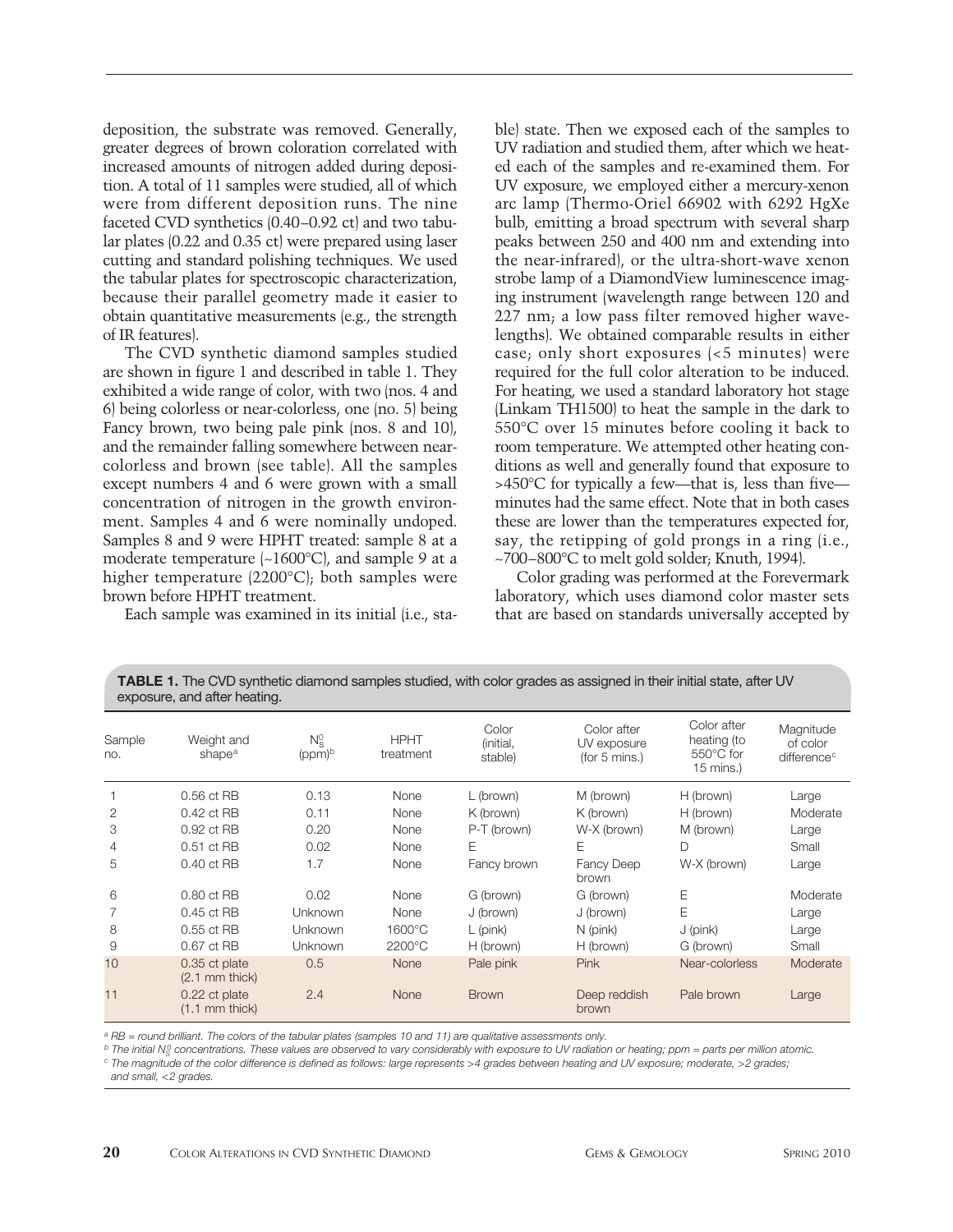leading international diamond grading laboratories. All the samples were graded in a dark room, using a standard overhead desk-mounted light with two 15 watt General Electric F15T18-D Daylight tubes. Samples were graded with the tray holder ~8 in. (20) cm) from the light source and the grader ~12 in. (30 cm) from the synthetic gemstone (similar to conditions discussed in King et al., 2008). All samples were color graded three times: (1) in their initial state (i.e., the stable color), (2) after UV exposure, and (3) after heating. Grading was for research purposes only, as the Forevermark laboratory does not issue reports for synthetic diamond gemstones.

To record the bodycolor of the samples, optical micrographs were taken of each one with a computer-controlled Leica DC300F CCD camera attached to a Wild M420 optical microscope using a Volpi Intralux 150 H fiber-optic lamp for illumination. All samples were photographed in their initial state, after UV exposure, and after heating.

To quantify any spectroscopic changes and further investigate the defect centers involved, we recorded the optical absorption spectra of the two tabular plates (nos. 10 and 11) using an ultravioletvisible–near infrared (UV-Vis-NIR) spectrometer (Perkin-Elmer Lambda 9), with the sample at room temperature. For sample 11, we also recorded the spectrum with the sample cooled to liquid-nitrogen temperature (–196°C/77°K) by means of an Oxford Instruments DN cryostat. We calculated absorption coefficients by dividing the measured absorbance by the sample thickness. To ascertain any changes in the strength of the IR features known to be present in the spectra of CVD synthetic diamond, we also recorded Fourier-transform infrared (FTIR) absorption spectra on these plates using a Nicolet Magna IR 750 FTIR spectrometer at a resolution of 0.5 cm<sup>−</sup>1. All spectroscopic analyses were conducted on the samples in their initial state, after UV exposure, and after heating.

We investigated the temporal stability of the three states by placing two synthetic diamond gemstones (nos. 3 and 5) in the dark (i.e., in stone papers in a closed box) and re-grading them periodically over a total of three weeks. This was performed on the samples in their initial state, after UV exposure, and after heating.

We also illuminated three of the samples (nos. 1, 3, and 5) with daylight-equivalent grading lamps at a distance similar to that typically employed for grading (~8 in. from the light source; see, e.g., King et al., 2008) for >30 minutes and re-graded them in

## **NEED TO KNOW**

- As-grown nitrogen-containing CVD synthetic diamond will commonly show less color with heating to >450°C and more color after exposure to UV radiation.
- Both types of color alteration are reversible—no permanent structural change is imparted via these heating and UV exposure procedures.
- The three color states (stable, UV-exposed, and heated) do not change with time when the synthetic gemstones are kept in the dark, but the stable color can be induced by prolonged exposure to a standard daylight-equivalent lamp.
- Heat and UV exposure can also modify the strength of certain IR absorption features that have been used to help identify CVD synthetic diamond.

an attempt to simulate the effect of cumulative lighting. In addition, we investigated whether it was necessary to illuminate the samples after UV exposure but before heating. Returning the samples to their "stable" state in this manner was found to have no effect on the outcome of the measurements performed after heating; that is, the order of UV/heat exposure did not play a significant role.

# **RESULTS AND DISCUSSION**

**Appearance of the Samples.** Very marked changes in color were observed in the majority of the CVD synthetics investigated (again, see table 1). Figure 2 illustrates two of the samples studied (nos. 3 and 5) in each of their three states. As compared to their initial state (figure 2, left), they darkened slightly after UV exposure (figure 2, center) and, conversely, lost most of their color saturation after heating (figure 2, right). In their altered states, even prolonged exposure to light from the fiber-optic illuminator during photography changed their color (so the authors were careful to acquire images promptly). This effect was most noticeable in the samples after heating.

**Color Grading.** Compared to the initial state, all the samples had less color after heating, whereas UV exposure produced a darker color in some cases (with no difference in five samples). By repeating the measurements several times with successive UV exposure and heating steps, we established that these color alterations were reversible.

As was the case with photography, we noted that illumination from grading lamps affected the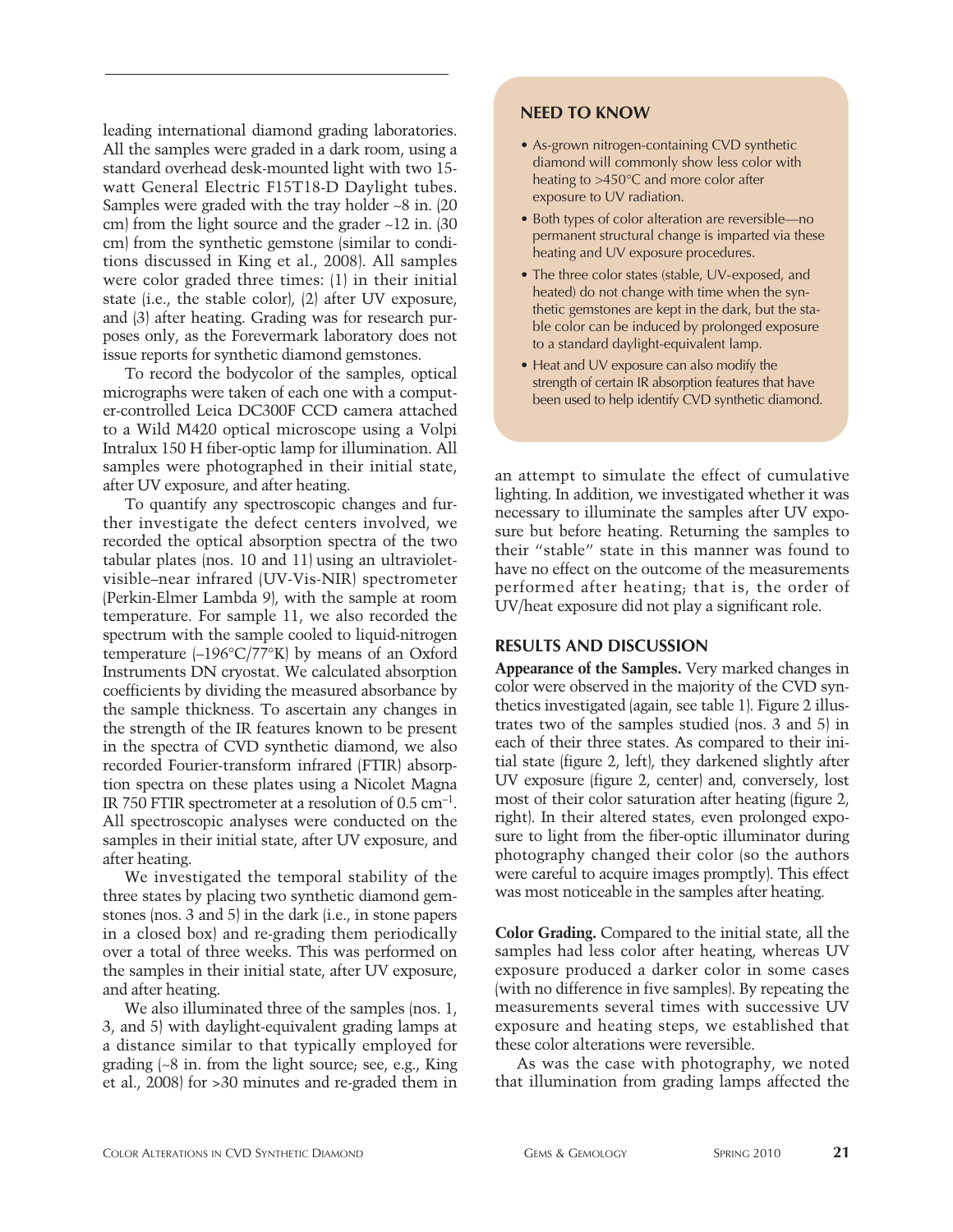

*Figure 2. These images illustrate samples 3 (top; 0.92 ct) and 5 (bottom; 0.40 ct) in their initial (stable) states (left), after UV exposure (center), and after heating (right). Composite photo by R. Khan.* 

color of the UV/heat-exposed samples. This was most clearly seen after heating, when we observed a darkening of the samples during grading that was due to exposure to light from the fluorescent tubes (grading typically takes up to a couple of minutes per gemstone).

Neither of the two samples we color graded in each of the three states (stable, UV-exposed, heated) showed any change in color grade over several weeks while kept in the dark. From this experiment, we concluded that the samples would not return to their initial (stable) state if kept in the dark indefinitely subsequent to UV exposure or heating. Note that this is different from what is observed in chameleon diamonds, where prolonged storage in the dark may cause a change in color.

Next, the three samples we illuminated under grading lamps for relatively long periods (at least 30 minutes) while they were in each of the three states revealed no change in color for samples in their stable state (as expected), and a return to the initial stable color grade for the UV/heat-exposed samples. We therefore suspect that if CVD synthetics were left lying on a table under normal ambient lighting for more than 30 minutes, they would return to their stable color.

Last, we note that the "initial" state in which a synthetic gemstone is received could be ill-defined, in that it might be affected by the lighting conditions the synthetic gem was exposed to before grading. To obtain a reliable, stable color state prior to grading, we recommend that CVD synthetic gems should be illuminated for a reasonable period of time (we employed >30 minutes but shorter durations might be sufficient) under consistent lighting conditions (e.g., daylight-equivalent lamps at a distance of about 8 in.).

**Spectroscopic Analysis.** The initial (stable), postheating, and post-UV-exposure UV-Vis absorption spectra for tabular sample 11 are shown in figure 3. The overall results for sample 10 were similar, but the peaks were weaker. In the spectra of the initial and after-UV states, we observed strong optical absorption features at ~270, 360, and 515 nm.

The feature at ~270 nm has been attributed to neutral single substitutional nitrogen defects  $\rm (N_S^0)$ , otherwise known as the C form (Chrenko et al., 1971). Although the eye is not sensitive in this area, an increase in the strength of this feature correlates with increased broad absorption over the blue region of the absorption spectrum. A sample possessing strong 270 nm absorption will appear yellow—as do, for example, most type Ib HPHT-grown synthetic diamonds. The features centered at ~360 and 515 nm also have a significant bearing on the color of a CVD synthetic diamond. The 360 nm band is broad and extends into the visible region of the spectrum. The 515 nm feature is particularly important, as the eye is at its most sensitive in this

*Figure 3. These UV-Vis-NIR absorption spectra were recorded from a tabular plate of CVD synthetic diamond (sample 11) in its initial (stable) state, after UV exposure, and after heating. The features at 270, 360, and 515 nm increase in strength after UV exposure, while heating reduces their intensity, resulting in the color alterations seen.* 



### **UV-VIS-NIR ABSORPTION SPECTRA**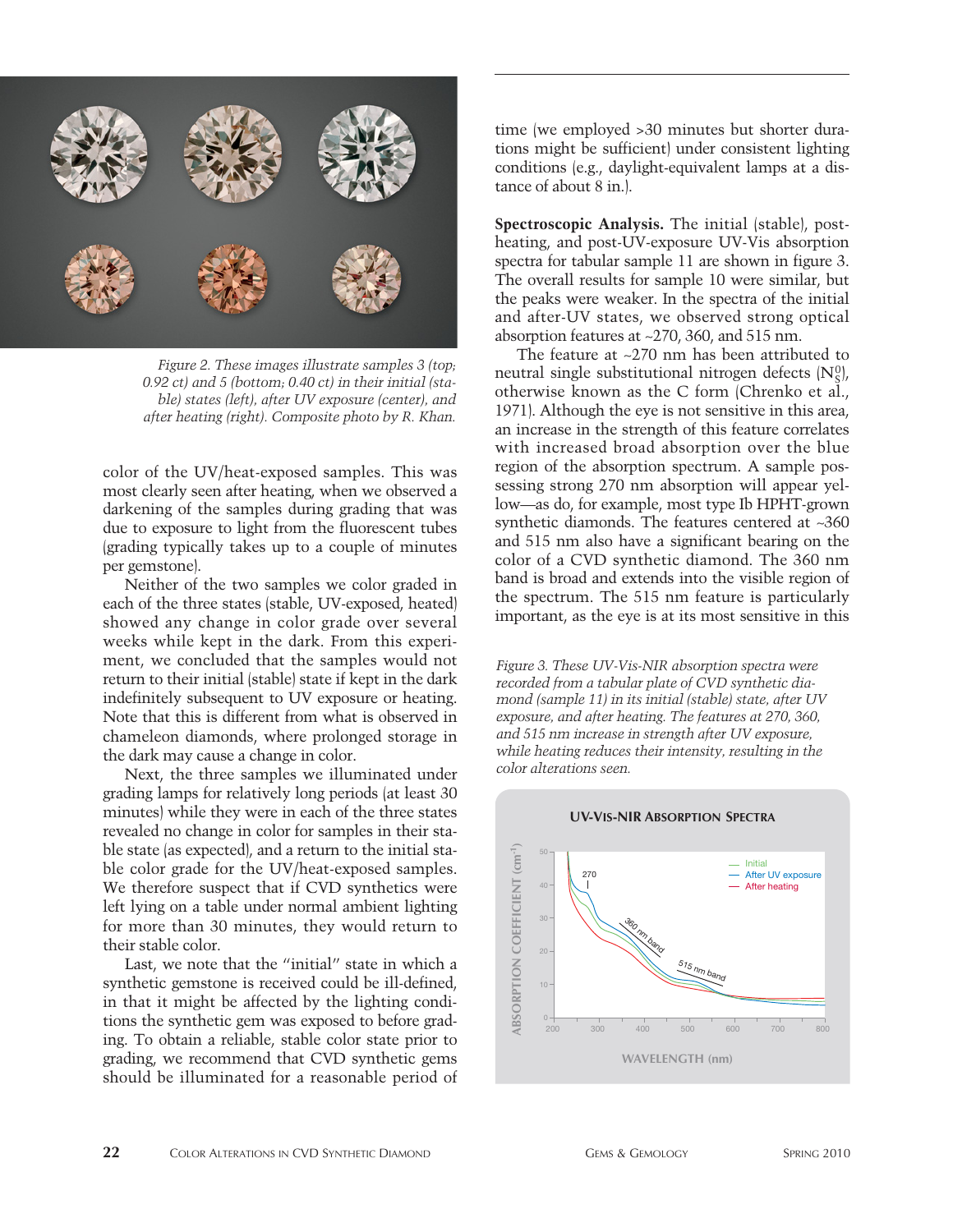**TABLE 2.** Changes in the concentration of single-substitutional-nitrogen defects measured with IR spectroscopy in the initial state, after UV exposure, and after heating.

| Sample |         | Spectroscopic    | Concentration (ppm) |                      |                                     |  |
|--------|---------|------------------|---------------------|----------------------|-------------------------------------|--|
| no.    | Defect  | feature $(cm-1)$ | Initial             | After UV<br>exposure | After heating<br>to $550^{\circ}$ C |  |
| 10     | N÷      | 1332             | $0.2 + 0.2$         | $0.2 + 0.2$          | $0.5 \pm 0.2$                       |  |
|        | $N_S^0$ | 1344             | $0.5 \pm 0.2$       | $0.6 \pm 0.2$        | $0.2 + 0.2$                         |  |
| 11     | N÷      | 1332             | $2.5 \pm 0.4$       | $1.8 \pm 0.4$        | $4.7 \pm 0.4$                       |  |
|        | Nº      | 1344             | $2.4 \pm 0.4$       | $3.5 \pm 0.4$        | $0.8 \pm 0.4$                       |  |

region. Depending on the strength of other absorption features, strong 360 nm absorption will make samples appear more yellow and samples with a strong 515 nm band often appear pinkish.

Comparing the spectra in figure 3, we observe that the 270, 360, and 515 nm bands are much weaker after heating. The 270 and 360 nm features appear to be slightly stronger after UV exposure than when the diamond is in its initial state. Overall, we can conclude that the heating procedure weakened the three main absorption features, and thus reduced the color, which is consistent with our grading results. UV exposure strengthened the three main features, which is consistent with the stronger color recorded in the color grading. Again, via repeating the heating and UV-exposure episodes and re-measuring the samples, we established that these effects were reversible. This suggests that charge transfer between various defects might be responsible (Khan et al., 2009).

The reduction in the strength of the feature at 270 nm provides a clue to the reason for the color alterations. As it corresponds to neutral single substitutional nitrogen  $\text{[N]}_{\text{S}}$  defects, these must have been temporarily converted to another form when the sample was heated. One such form is positively charged single substitutional nitrogen  $(N_s^{\dagger})$ ; that is,  $\mathrm{N^0_S}$  that has lost an electron. Infrared spectroscopy enables us to investigate both forms of these single nitrogen defects.

Figure 4 shows the FTIR spectra for sample 11 in its initial (stable) state, after UV exposure, and after heating (again, the overall results were similar for sample 10). Both  $N_S^0$  and  $N_S^+$  possess IR-active modes in the region between 1500 and 1200 cm<sup>−</sup>1. A component of the vibration associated with the  $N_S^+$ defect occurs at 1332 cm<sup>−</sup>1; likewise, a peak at 1344  $\text{cm}^{-1}$  corresponds to  $\text{N}_\text{S}^0$  defects (Lawson et al., 1998). From figure 4, it is clear that on heating, the intensity of the 1344 cm<sup>−</sup><sup>1</sup> peak decreased and that of the peak at 1332 cm<sup>−</sup><sup>1</sup> increased. This suggests the conversion of single substitutional nitrogen from its neutral to its positively charged state; this charge transfer is consistent with the measurements obtained via UV-Vis spectroscopy. We also note that the stable state lies between the UVexposed and heated states.

For both tabular plates, we present the changes in concentrations for  $N_S^0$  and  $N_S^+$  derived from the strengths of the 1344 and 1322 cm<sup>−</sup><sup>1</sup> features, respectively, in table 2. We estimate that, between the UV-exposed and heated states, there is a change of ~0.3 parts per million atomic (ppm; sample 10) and ~3 ppm (sample 11) in the single-nitrogendefect concentration from the neutral to the positively charged state. From table 1, it is also apparent that the magnitude of the color alteration is loosely correlated to the concentration of  $N_S^0$  centers. The synthetic diamond samples that had negligible  $N_S^0$ showed less color alteration. Also note that the

*Figure 4. The IR spectra in the region between 1500 and 1200 cm*<sup>−</sup>*<sup>1</sup> recorded from CVD synthetic diamond sample 11 reveal changes in the strengths of the 1344 (N<sub>S</sub><sup>0</sup>)* and 1332 *(N<sub>S</sub>*<sup>+</sup>) cm<sup>−1</sup> *peaks, and variations in the strengths of the peaks at 1371, 1362, and 1353 cm*<sup>−</sup>*1. Spectra are shown for the sample in its initial (stable) state, after UV exposure, and after heating.* 



# **INFRARED ABSORPTION SPECTRA**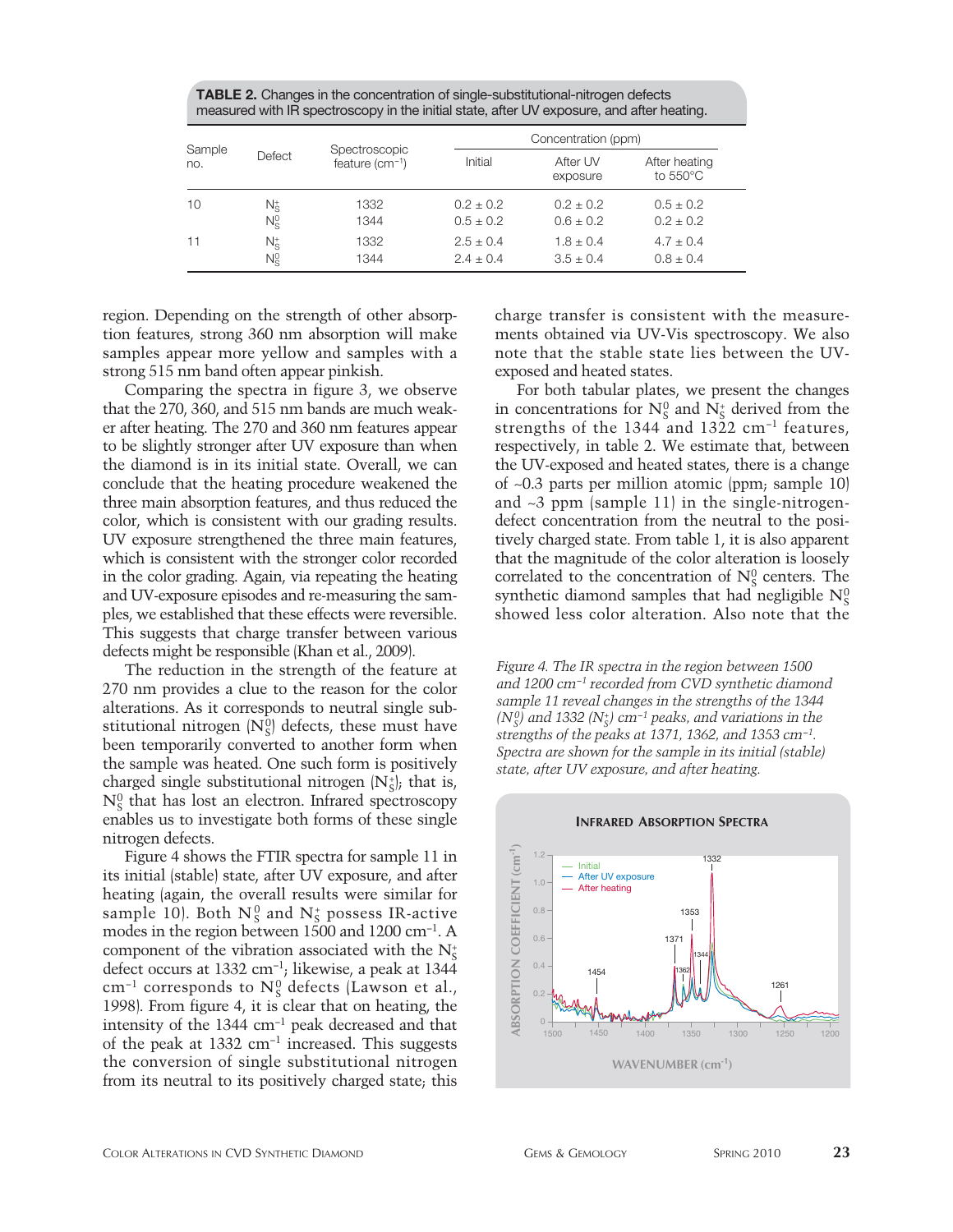

*Figure 5. The IR spectra recorded from sample 11 in the 3500–2600 cm*<sup>−</sup>*<sup>1</sup> region illustrate the changes in the strengths of a number of peaks, including the one at 3123 cm*<sup>−</sup>*1, which is believed to correspond to the neutral nitrogen-vacancy-hydrogen (NVH0) defect.* 

direction of the color alteration was the same in all of the samples, and in no case was the CVD synthetic rendered more colorless by UV exposure.

Similarly, figure 5 shows for sample 11 the region of the IR spectrum between 3500 and 2600 cm<sup>−</sup>1, which contains various stretch modes of defects in diamond. Here we observe large changes in the strength of an absorption feature at 3123 cm<sup>−</sup>1: After heating, it is not visible; but after UV exposure and in the initial state, it is clearly observed. This is one of several IR features that reportedly might help identify a diamond as an as-grown CVD synthetic (Wang et al., 2003), and our experiments show that it could be temporarily eliminated via heating. This line is thought to be a vibrational mode of the neutral nitrogen-vacancy-hydrogen center (NVH0: Glover et al., 2003; Khan et al., 2009). As the CVD process employs a large fraction of hydrogen in the gas feedstock, and because the carbon-containing source gas (methane) also contains hydrogen, it is not at all surprising that hydrogen-containing defects are present in CVD synthetic diamond.

The UV-Vis absorption measurements on sample 11 at liquid-nitrogen temperature allowed us to study the influence of UV exposure and heating on the concentrations of other known defect centers. The results of this experiment are not described in detail here, but we observed relative changes in the strength of the NV<sup>0</sup> and NV<sup>-</sup> peaks (at 575 and 637 nm, respectively): The NV<sup>−</sup> concentration, calculated by fitting the area and using a known conversion

factor (Davies, 1999), decreased from 98 parts per billion atomic (ppb) after heating to 53 ppb following UV exposure, with a concomitant increase in the strength of the  $NV<sup>0</sup>$  peak. This suggests that heating also converted NV defects into their negatively charged form, presumably via gain of electrons from the  $N<sub>s</sub>$  centers, which would be consistent with the reduction in the strength of the 270 nm peak as mentioned above. However, this change in NV concentration is likely to be too small to have a profound effect on color, whereas changes in the strengths of the aforementioned bands (which are not associated with either the 575 or 637 nm features) have produced the observed color alterations.

Several other IR features are also altered with heating and UV exposure. We compared the spectra for sample 11 in its UV-exposed and heated states, and the results are shown in table 3. The spectra for the samples in their stable state consistently fell between those of the two altered states, but they are generally closer to those of the UV-exposed state. Therefore it is not always possible to observe changes in the strengths of lines between the stable and UV-exposed states. Various photoluminescence identification features (e.g., at 467.6 and 532.8 nm) also exist in these samples and have been discussed in a previous publication (Martineau et al., 2004).

**Color Alteration Mechanisms.** Based on our data and previous work, we propose that the color alterations are due to electron transfer from single substitutional nitrogen centers to electron acceptor defects (Khan et al., 2009). After UV exposure, these defects are neutral and contribute to the color, but after heating they are charged and do not. Some of these defects are of known origin (NVH) and some are of unknown origin. The NVH acceptors are likely to be present in most CVD synthetics doped with nitrogen (Glover et al., 2003). For a large alteration in color, significant concentrations of both  $N_s$  and acceptors are required, in which case the initial color of the CVD synthetic would be expected to be darker brown. Note, though, that these various defects are present in practically all types of asgrown CVD synthetic diamond. Even in unintentionally doped material, they can be present in trace concentrations. This means that even nominally pure, near-colorless as-grown CVD synthetic gemstones can show some small changes in color.

Table 1 shows an apparent trend between the single-nitrogen concentration and the strength of the effect, but we have not observed similar color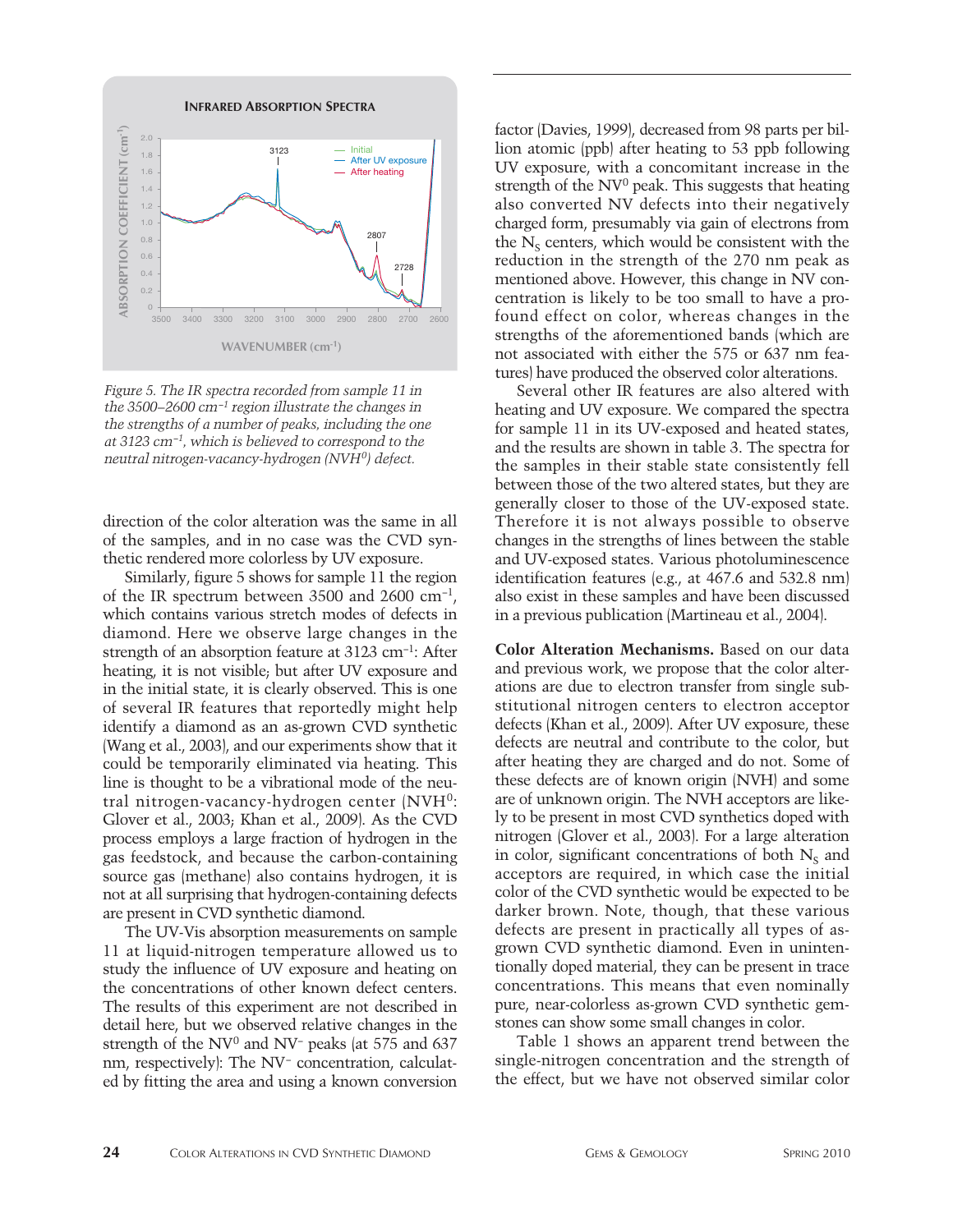**TABLE 3.** Changes in strength of IR spectroscopic features of sample 11 between UV-exposed and heated states.

| Position                    | Variation with         | Variation with           |
|-----------------------------|------------------------|--------------------------|
| $(cm-1)$                    | UV exposure            | heating $(550^{\circ}C)$ |
|                             |                        |                          |
| 1332                        | Decreases              | Increases                |
| 1344                        | Increases              | Decreases                |
| 1353                        | Decreases <sup>a</sup> | Increases                |
| 1362                        | Increases <sup>a</sup> | Decreases                |
| 1371                        | Decreases <sup>a</sup> | Increases                |
| 2728                        | Decreases              | Increases                |
| 2807                        | Decreases <sup>a</sup> | Increases                |
| 2900-2950                   | No change              | No change                |
| 3123                        | Increases              | Decreases                |
| 6451 (1550 nm) <sup>b</sup> | Decreases              | Increases                |
| 6857 (1458 nm) <sup>b</sup> | Decreases              | Increases                |
| 7354 (1360 nm) <sup>b</sup> | Decreases              | Increases                |
|                             |                        |                          |

*<sup>a</sup> No apparent change between stable and UV-exposed state. <sup>b</sup> Not shown in figures 3, 4, or 5.* 

alterations in HPHT-grown synthetic diamond samples (which contain appreciable single nitrogen but not these acceptors; Khan et al., 2009).

Last, though large changes in color were observed in the sample that was HPHT-treated to a moderate temperature (no. 8, 1600°C), the sample annealed at the higher temperature (no. 9, 2200°C) showed little color alteration between subsequent heating and UV exposure. In sample 8, HPHT treatment had the effect of removing most of the brown color but leaving the broad absorption feature centered around 515 nm, resulting in a slightly pink hue (for details of this process, see Twitchen et al., 2007). For sample 9, the 515 nm feature was also annealed out, resulting in the removal of much of the visible absorption seen in the as-grown sample. The results for samples 8 and 9 suggest that once the defect responsible for absorption centered at ~515 nm is annealed out, CVD synthetic diamond does not show significant changes in color with subsequent heat or UV exposure. As the 3123 cm<sup>-1</sup> IR feature anneals out at the same temperature as the 515 nm absorption band, and both display similar charge-transfer dependence, we speculate that the latter may correspond to an optical transition of the  $NWH<sup>0</sup>$  defect, though further investigations are required.

### **CONCLUSIONS**

Gemologists should be aware that the color of asgrown CVD synthetic diamond gemstones may not be stable. Some color-causing defects in CVD synthetics doped with nitrogen trap electrons in a way that causes their charge state to change on exposure to UV radiation and heat. UV exposure causes a

conversion of these defects to a neutral charge state so they absorb light over the visible range, increasing the apparent color. Conversely, heating to >450°C converts these defects to a charged state where they absorb less light over visible wavelengths, thus reducing the observed color.

These photochromic and thermochromic effects are reversible, and no permanent change occurs. A stable color—which is intermediate between the colors produced by UV exposure and heat—may be induced by illumination with grading lamps (we employed at least 30 minutes' illumination, but shorter durations may be sufficient). However, all three of the states (stable, UV-exposed, and heated) do not change with time if the gemstones are not disturbed by incident light (or heat), such as when they are stored in stone papers in a box at room temperature. The effect is analogous to the Reverse chameleon effect in natural diamond, except that the unstable color in Reverse chameleons can be induced by prolonged storage in the dark (Hainschwang et al., 2005), and it is the opposite of the photochromic and thermochromic changes that occur in some pink natural diamonds (where the more saturated pink coloration is induced by heating and removed by UV exposure).

Although these measurements were only performed on samples grown by Element Six, we suspect that CVD synthetic diamond gemstones from other producers would show similar effects if they were also nitrogen doped and not annealed at high temperature. Note that even the colorless CVD synthetics (which were grown without nitrogen deliberately added), showed some small changes, presumably due to low concentrations of intrinsic defects.

Gemologists should also be aware that a nearcolorless CVD synthetic diamond could be heated prior to grading to improve its apparent color. If immediately after heating the synthetic gem was wrapped in thick paper and kept in the dark at room temperature until grading, it might obtain a better grade than merited by its stable color. The color alterations may be significant, in some cases the equivalent of several GIA color grades.

Conversely, a fancy-color CVD synthetic diamond may achieve a more intense color after UV exposure; in this case, too, the color grade might not be a true representation of its stable state. Note, though, that the UV-induced color can be removed by heating, for example, using a suitable furnace or torch to elevate the gemstone to >450°C. A gemolo